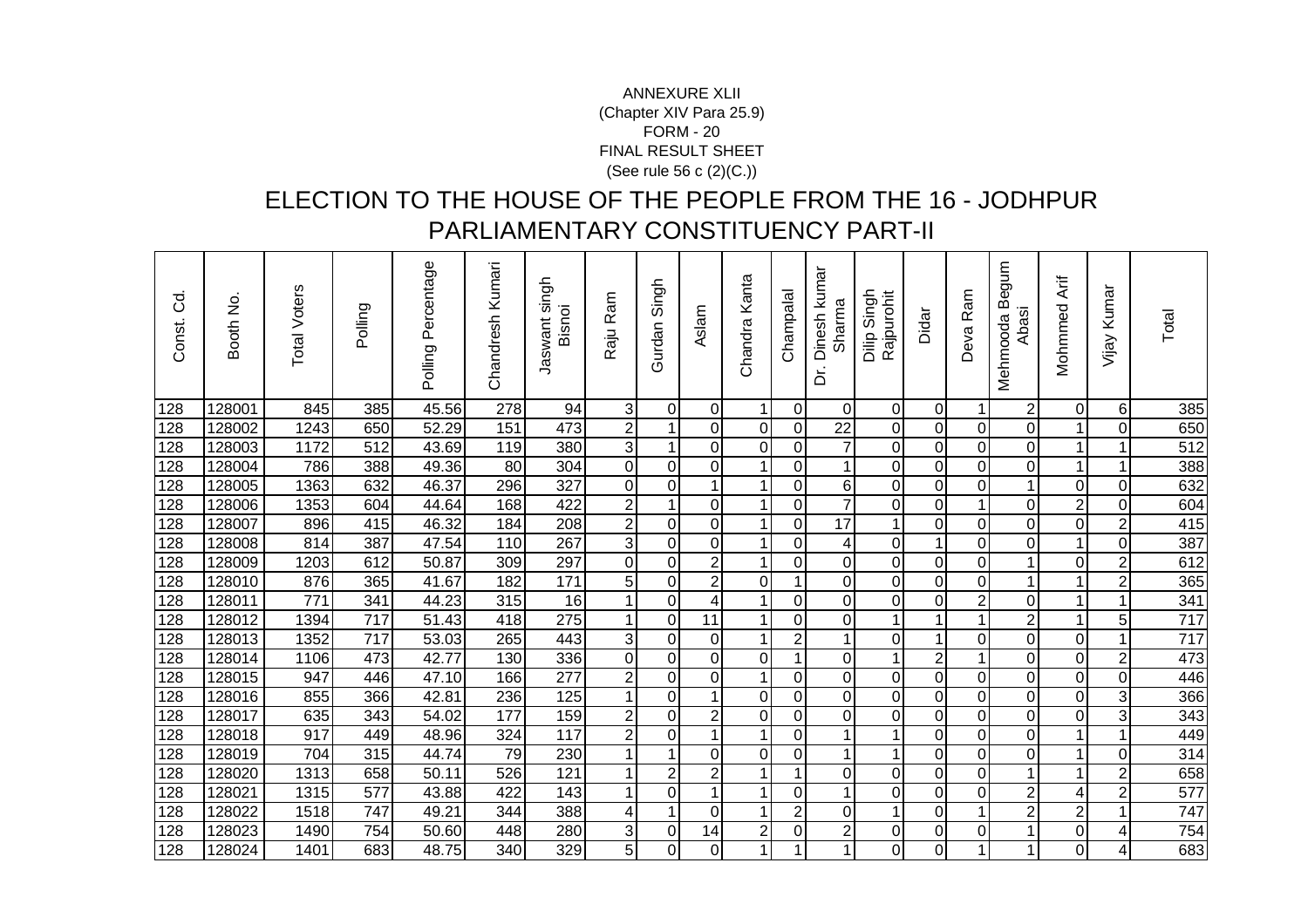| 128 | 128025 | 1128 | 451 | 39.98 | 286              | 149              |                | 1              | 3              | 1              |             | $\Omega$       | $\overline{2}$ | 0              | 1              | 1                       | 0               | 5               | 451              |
|-----|--------|------|-----|-------|------------------|------------------|----------------|----------------|----------------|----------------|-------------|----------------|----------------|----------------|----------------|-------------------------|-----------------|-----------------|------------------|
| 128 | 128026 | 1046 | 529 | 50.57 | 485              | 29               | 1              | $\Omega$       | 6              | $\mathbf{1}$   | 0           | 0              | $\Omega$       | $\overline{2}$ | $\Omega$       | 1                       | $\overline{c}$  | $\overline{2}$  | 529              |
| 128 | 128027 | 546  | 254 | 46.52 | 233              | 14               | 0              | $\overline{2}$ | 3              | $\overline{0}$ | $\Omega$    | 1              | $\mathbf 0$    | 0              | $\Omega$       | 1                       | $\mathbf 0$     | $\Omega$        | 254              |
| 128 | 128028 | 1315 | 600 | 45.63 | 461              | $\overline{128}$ | 2              | 0              | 1              | $\Omega$       | 1           | 0              | 1              | 0              | 0              | 0                       | 3               | 3               | 600              |
| 128 | 128029 | 1472 | 598 | 40.63 | 193              | 388              | 2              | 0              | $\Omega$       | 4              | 1           | $\Omega$       | 0              | 1              | 0              | 1                       | 5               | 3               | 598              |
| 128 | 128030 | 1204 | 529 | 43.94 | 195              | $\overline{313}$ | 5              | 1              | 0              | 0              | 1           | 0              | 1              | 0              | 0              | 3                       | 3               | 7               | 529              |
| 128 | 128031 | 1079 | 442 | 40.96 | 304              | 126              | 3              | $\Omega$       | $\overline{2}$ | $\overline{2}$ | 0           | 0              | 1              | $\mathbf 0$    | 0              | $\overline{2}$          | 0               | $\overline{2}$  | 442              |
| 128 | 128032 | 1062 | 433 | 40.77 | 390              | $\overline{17}$  | 1              | $\mathbf 0$    | $\overline{5}$ | 0              | 0           | 0              | 1              | 1              | 1              | $\overline{2}$          | 4               | $\overline{11}$ | 433              |
| 128 | 128033 | 1193 | 576 | 48.28 | 465              | 99               | 1              | 0              | 1              | 0              | $\mathbf 0$ | $\overline{2}$ | $\mathbf{1}$   | $\overline{0}$ | $\overline{0}$ | 1                       | 1               | 5               | 576              |
| 128 | 128034 | 1083 | 499 | 46.08 | 336              | 138              | 3              | 0              | 1              | 0              |             | $\Omega$       | $\overline{0}$ | $\overline{0}$ | 0              | $\overline{\mathsf{o}}$ | $\overline{15}$ | 5               | 499              |
| 128 | 128035 | 1258 | 584 | 46.42 | 534              | 29               | $\overline{2}$ | 0              | 3              | $\Omega$       | 0           | 0              | $\Omega$       | 3              | $\mathbf{1}$   | $\overline{7}$          | $\Omega$        | 5               | 584              |
| 128 | 128036 | 1077 | 524 | 48.65 | 494              | 22               | 1              | 0              | 3              | $\overline{2}$ | 0           | 0              | 0              | 0              | 0              | 1                       | 1               | 0               | 524              |
| 128 | 128037 | 1043 | 467 | 44.77 | 320              | 144              | 1              | 0              | 1              | 0              | 0           | 1              | 0              | 0              | 0              | 0                       | 0               | 0               | 467              |
| 128 | 128038 | 1058 | 520 | 49.15 | 320              | 196              |                | 0              | 0              | 1              | 0           | 0              | 0              | 1              | 0              | 0                       | 0               | 1               | 520              |
| 128 | 128039 | 906  | 494 | 54.53 | 273              | $\overline{212}$ | $\overline{2}$ | 0              | $\overline{2}$ | $\Omega$       | 0           | 0              | $\overline{0}$ | 0              | 0              | 0                       | 1               | 4               | 494              |
| 128 | 128040 | 901  | 443 | 49.17 | 262              | 171              | 4              | 0              | 0              | $\mathbf{1}$   | 1           | $\Omega$       | $\overline{0}$ | $\overline{0}$ | $\overline{0}$ | $\overline{2}$          | 0               | $\overline{2}$  | 443              |
| 128 | 128041 | 1550 | 726 | 46.84 | 537              | 175              | $\overline{c}$ | $\overline{c}$ | 3              | $\overline{0}$ | 1           | 0              | $\mathbf{1}$   | 0              | 0              | $\overline{2}$          | 1               | $\overline{2}$  | 726              |
| 128 | 128042 | 1292 | 582 | 45.05 | 415              | 164              | 1              | 1              | 1              | 0              | $\Omega$    | 0              | $\Omega$       | 0              | $\Omega$       | $\overline{0}$          | 0               | $\Omega$        | 582              |
| 128 | 128043 | 1131 | 543 | 48.01 | 246              | 290              | 3              | 0              | 0              | $\Omega$       | 1           | 0              | $\overline{0}$ | 0              | $\overline{0}$ | $\mathbf{1}$            | 0               | $\overline{2}$  | 543              |
| 128 | 128044 | 752  | 351 | 46.68 | 126              | 221              | 1              | 0              | $\Omega$       | $\Omega$       | $\Omega$    | 0              | $\Omega$       | 0              | 0              | 1                       | 1               | 1               | 351              |
| 128 | 128045 | 1164 | 657 | 56.44 | 589              | 55               | 0              | 0              | 6              | $\overline{c}$ | 0           | 0              | 0              | 0              | 0              | 1                       | $\overline{2}$  | $\overline{c}$  | 657              |
| 128 | 128046 | 1318 | 682 | 51.75 | 360              | 310              | 2              | 0              | 0              | 0              | 0           | 7              | 1              | 0              | 0              | 1                       | 0               | 1               | 682              |
| 128 | 128047 | 999  | 480 | 48.05 | 326              | $\overline{148}$ | 1              | $\mathbf 0$    | 1              | $\mathbf 0$    | 0           | 1              | $\mathbf 0$    | 1              | $\mathbf 0$    | 0                       | 0               | $\overline{2}$  | 480              |
| 128 | 128048 | 576  | 292 | 50.69 | 68               | 222              | 1              | 0              | 0              | 0              | 0           | 0              | $\mathbf 0$    | 1              | 0              | $\overline{0}$          | $\mathbf 0$     | $\mathbf 0$     | 292              |
| 128 | 128049 | 1066 | 508 | 47.65 | 432              | 65               | $\overline{2}$ | 0              | 1              | $\overline{0}$ | 0           | 0              | $\mathbf 0$    | $\overline{0}$ | 1              | 1                       | $\overline{0}$  | 6               | 508              |
| 128 | 128050 | 1116 | 571 | 51.16 | 375              | 188              | 0              | 1              | 3              | $\mathbf{1}$   | 0           | 0              | $\overline{2}$ | $\Omega$       | 0              | 0                       | $\Omega$        | 1               | $\overline{571}$ |
| 128 | 128051 | 879  | 477 | 54.27 | 244              | 228              | 3              | $\overline{0}$ | 0              | 0              | 0           | 0              | $\overline{0}$ | $\overline{0}$ | $\overline{0}$ | $\overline{2}$          | 0               | $\overline{0}$  | 477              |
| 128 | 128052 | 701  | 376 | 53.64 | 157              | 217              | 1              | 0              | $\Omega$       | $\Omega$       | 0           | 0              | 0              | 0              | $\mathbf{1}$   | 0                       | 0               | 0               | 376              |
| 128 | 128053 | 1309 | 605 | 46.22 | 189              | 413              | 1              | 1              | 0              | 0              | 0           | 0              | 0              | 0              | 0              | 0                       | 0               | 1               | 605              |
| 128 | 128054 | 1187 | 598 | 50.38 | 231              | 361              | $\overline{2}$ | 0              | 1              | $\Omega$       | 0           | 0              | $\overline{2}$ | 0              | 0              | 0                       | 1               | 0               | 598              |
| 128 | 128055 | 1476 | 770 | 52.17 | 243              | 516              | 4              | $\overline{0}$ | $\mathbf 0$    | $\overline{2}$ | 1           | $\overline{2}$ | $\mathbf 0$    | $\mathbf 0$    | $\mathbf 0$    | 1                       | 0               | 1               | 770              |
| 128 | 128056 | 1357 | 629 | 46.35 | 163              | 459              | 3              | $\overline{c}$ | $\mathbf 0$    | $\mathbf{1}$   | 0           | 0              | $\mathbf{1}$   | 0              | 0              | 0                       | $\Omega$        | $\overline{0}$  | 629              |
| 128 | 128057 | 1198 | 562 | 46.91 | 246              | 301              | $\overline{c}$ | 1              | 1              | $\Omega$       | 1           | 1              | $\Omega$       | 1              | 0              | 5                       | 1               | $\overline{2}$  | 562              |
| 128 | 128058 | 1080 | 523 | 48.43 | 309              | 206              | 1              | 0              | 0              | 1              | 0           | 0              | $\overline{0}$ | 0              | $\overline{2}$ | 1                       | $\Omega$        | 3               | 523              |
| 128 | 128059 | 1064 | 491 | 46.15 | 182              | 302              | $\overline{c}$ | 0              | 1              | $\mathbf 1$    | $\Omega$    | 0              | 1              | 0              | 0              | 1                       | 1               | $\Omega$        | 491              |
| 128 | 128060 | 1499 | 680 | 45.36 | 612              | 45               | 0              | $\Omega$       | 17             | $\Omega$       | 1           | 0              | 1              | 0              | 0              | 3                       | 0               | 1               | 680              |
| 128 | 128061 | 927  | 372 | 40.13 | $\overline{218}$ | 150              |                | 0              |                | 0              | 0           | 0              | 0              | $\overline{0}$ | 1              | 0                       | 0               | 1               | $\overline{372}$ |
| 128 | 128062 | 1220 | 679 | 55.66 | 649              | $\overline{16}$  | 4              | 0              | $\overline{2}$ | $\Omega$       | 0           | $\Omega$       | $\overline{0}$ | 1              | $\overline{0}$ | $\overline{0}$          | 1               | 6               | 679              |
| 128 | 128063 | 765  | 344 | 44.97 | 185              | 149              | $\overline{c}$ | 0              | $\overline{c}$ | 1              | 0           | 0              | 0              | 0              | $\overline{c}$ | 1                       | 1               |                 | 344              |
| 128 | 128064 | 1312 | 570 | 43.45 | 212              | 354              | 3              | 0              | $\Omega$       | $\Omega$       | $\Omega$    | 0              | 1              | 0              | 0              | 0                       | 0               | 0               | 570              |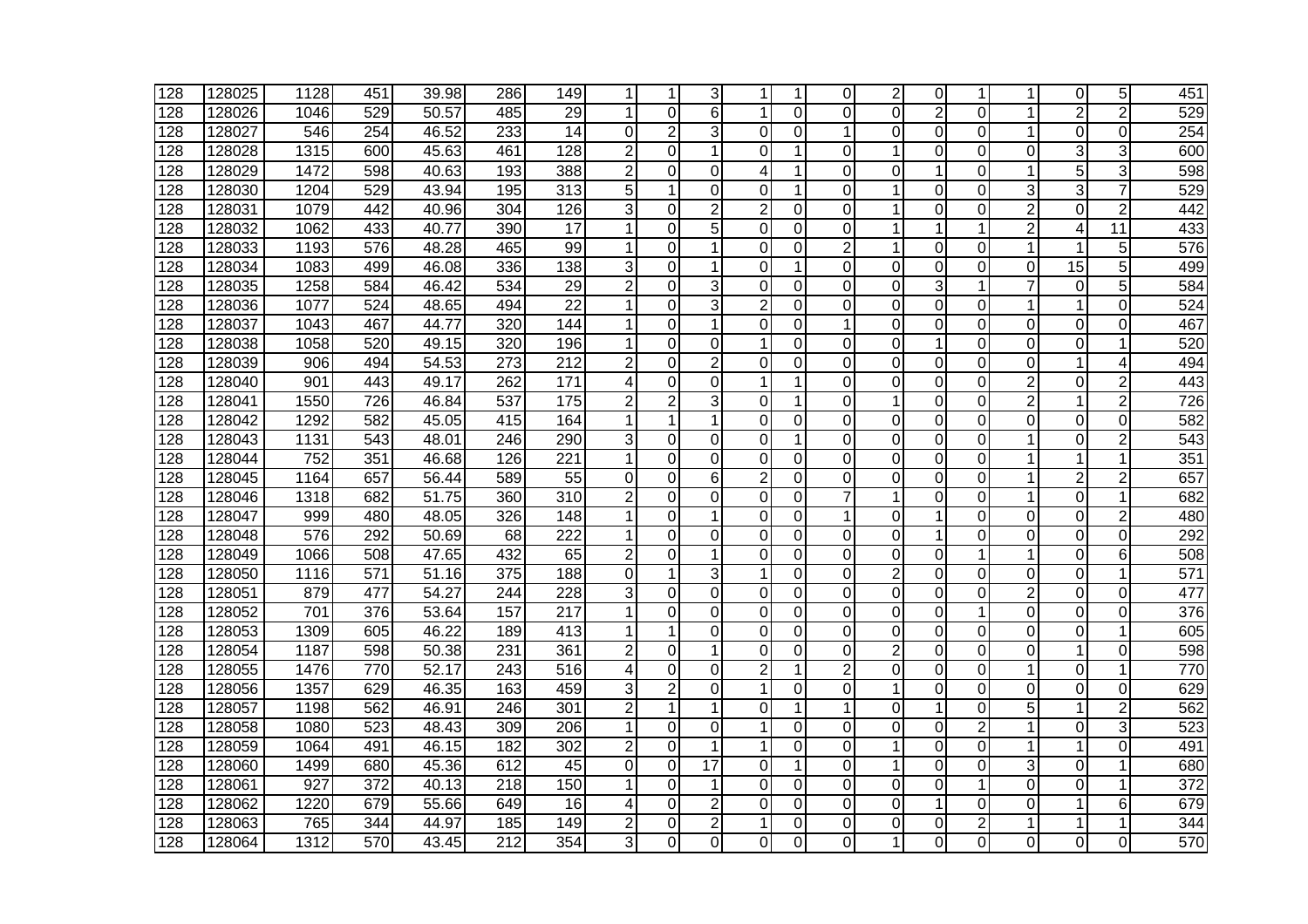| 128 | 128065 | 1351 | 564 | 41.75 | 206 | 355              | 0              | $\Omega$       | 0              | 1              |                | $\Omega$       | 0              | $\Omega$       | $\Omega$        | $\Omega$       | 1              | 0               | 564              |
|-----|--------|------|-----|-------|-----|------------------|----------------|----------------|----------------|----------------|----------------|----------------|----------------|----------------|-----------------|----------------|----------------|-----------------|------------------|
| 128 | 128066 | 1502 | 622 | 41.41 | 357 | 259              | 1              | $\Omega$       |                | $\Omega$       | 0              | $\Omega$       | $\Omega$       | $\Omega$       | $\Omega$        | 1              | $\Omega$       | 3               | 622              |
| 128 | 128067 | 1214 | 613 | 50.49 | 413 | 193              |                | 0              | $\mathbf 0$    | $\Omega$       |                | 0              | $\overline{0}$ | 0              | $\overline{2}$  | 0              | 2              | 1               | 613              |
| 128 | 128068 | 1412 | 680 | 48.16 | 623 | 43               | 5              | 0              | $\Omega$       | $\mathbf{1}$   | 0              | 0              | 0              | 0              | 0               | $\overline{2}$ | 3              | 3               | 680              |
| 128 | 128069 | 1093 | 409 | 37.42 | 275 | $\overline{122}$ | 3              | 0              | $\Omega$       | $\Omega$       | 0              | $\Omega$       | 0              | $\Omega$       | 1               | 1              | 0              | 7               | 409              |
| 128 | 128070 | 1636 | 705 | 43.09 | 319 | $\overline{375}$ | 0              | 0              | 1              | 3              | 0              | 0              | 0              | 0              | 0               | 1              | $\overline{2}$ | 4               | 705              |
| 128 | 128071 | 871  | 365 | 41.91 | 108 | 252              | 1              | 0              |                | $\overline{2}$ | 0              | 0              | $\Omega$       | $\Omega$       | $\overline{0}$  | 0              | 0              | 1               | 365              |
| 128 | 128072 | 1118 | 469 | 41.95 | 294 | 166              | 3              | $\mathbf 0$    | $\Omega$       | 1              | 0              | 0              | $\mathbf 0$    | 0              | 0               | 1              | 1              | 3               | 469              |
| 128 | 128073 | 1449 | 610 | 42.10 | 366 | 207              | 5              | $\overline{0}$ | 0              | 1              | 0              | $\overline{0}$ | $\overline{2}$ | 1              | $\overline{12}$ | 1              | 1              | $\overline{14}$ | 610              |
| 128 | 128074 | 1470 | 645 | 43.88 | 283 | 352              | 4              | 0              | 0              | $\mathbf{1}$   | $\overline{0}$ | 1              | $\overline{0}$ | $\overline{0}$ | $\overline{0}$  | 1              | 1              | $\overline{2}$  | 645              |
| 128 | 128075 | 1316 | 493 | 37.46 | 278 | 196              | 6              | 0              | $\Omega$       | $\Omega$       | $\Omega$       | 0              | $\Omega$       | $\Omega$       | $\overline{0}$  | $\overline{c}$ | 1              | 10              | 493              |
| 128 | 128076 | 1218 | 424 | 34.81 | 161 | 252              | 8              | 0              | 0              | 0              | 0              | 1              | 0              | 0              | 0               | 0              | 0              | $\overline{2}$  | 424              |
| 128 | 128077 | 1406 | 602 | 42.82 | 252 | 343              | 0              | 0              | $\Omega$       | $\Omega$       | 1              | 3              | $\overline{c}$ | 0              | 0               | 1              | 0              | 0               | 602              |
| 128 | 128078 | 1143 | 506 | 44.27 | 409 | 85               | 3              | 0              | 1              | 0              | 0              | 0              | 1              | 0              | $\overline{2}$  | 0              | 0              | 5               | 506              |
| 128 | 128079 | 1087 | 486 | 44.71 | 231 | 249              | $\mathbf 0$    | 0              | 1              | $\mathbf{1}$   | 0              | 1              | 0              | 0              | 0               | 0              | 1              | $\overline{2}$  | 486              |
| 128 | 128080 | 534  | 83  | 15.54 | 44  | $\overline{37}$  | $\mathbf 0$    | $\overline{0}$ | 0              | 0              | 0              | $\Omega$       | $\overline{2}$ | 0              | $\overline{0}$  | 0              | 0              | $\Omega$        | 83               |
| 128 | 128081 | 1425 | 646 | 45.33 | 278 | 358              | $\overline{c}$ | 0              | $\mathbf 0$    | $\mathbf{1}$   | 1              | 0              | $\mathbf{1}$   | 1              | 1               | $\overline{2}$ | 1              | $\overline{0}$  | 646              |
| 128 | 128082 | 1048 | 371 | 35.40 | 165 | 194              | 3              | $\Omega$       | 1              | $\overline{0}$ | $\Omega$       | 7              | 1              | $\mathbf 0$    | $\Omega$        | 0              | $\Omega$       | $\Omega$        | 371              |
| 128 | 128083 | 1242 | 444 | 35.75 | 208 | 227              | 3              | $\Omega$       | 1              | 0              | 0              | 0              | $\mathbf{1}$   | 0              | $\overline{0}$  | 1              | 1              | $\overline{2}$  | 444              |
| 128 | 128084 | 1269 | 555 | 43.74 | 369 | 181              | 3              | 0              | 1              | $\Omega$       | 0              | 0              | $\Omega$       | 0              | 1               | 0              | 0              | 0               | 555              |
| 128 | 128085 | 409  | 161 | 39.36 | 81  | 77               | 1              | 0              | 0              | 0              | 0              | 0              | 0              | 0              | 0               | 0              | 1              | 1               | 161              |
| 128 | 128086 | 1163 | 331 | 28.46 | 238 | 78               | 11             | 1              | 0              | 1              | 0              | 0              | 0              | 1              | 0               | 0              | 0              | 1               | 331              |
| 128 | 128087 | 424  | 166 | 39.15 | 91  | 69               | $\overline{2}$ | $\mathbf 0$    | 0              | 0              | 0              | 0              | $\mathbf 0$    | $\mathbf 0$    | $\mathbf 0$     | 1              | 0              | 3               | 166              |
| 128 | 128088 | 1124 | 372 | 33.10 | 169 | 201              | $\overline{2}$ | 0              | 0              | 0              | 0              | 0              | $\overline{0}$ | $\overline{O}$ | 0               | $\overline{0}$ | 0              | $\overline{0}$  | $\overline{372}$ |
| 128 | 128089 | 1257 | 544 | 43.28 | 261 | $\overline{274}$ | 4              | 0              | $\overline{0}$ | 0              | 0              | 0              | $\mathbf{1}$   | $\overline{0}$ | 0               | $\overline{0}$ | 1              | 3               | 544              |
| 128 | 128090 | 1219 | 519 | 42.58 | 269 | 242              | 1              | 0              | $\Omega$       | 0              | 0              | 0              | $\Omega$       | $\Omega$       | 0               | $\overline{2}$ | $\Omega$       | 5               | 519              |
| 128 | 128091 | 1326 | 697 | 52.56 | 426 | 263              | $\overline{2}$ | 0              | 1              | 1              | 1              | 1              | 0              | 0              | $\overline{0}$  | 0              | 1              | 1               | 697              |
| 128 | 128092 | 1264 | 558 | 44.15 | 245 | 306              | 4              | 0              | 0              | $\mathbf 1$    | 0              | 2              | 0              | 0              | $\overline{0}$  | 0              | 0              | $\Omega$        | 558              |
| 128 | 128093 | 1414 | 723 | 51.13 | 488 | 224              | 4              | 1              | 1              | 0              | $\overline{2}$ | 0              | 1              | 0              | 0               | 0              | 0              | $\overline{c}$  | 723              |
| 128 | 128094 | 1236 | 572 | 46.28 | 379 | 178              | 1              | $\overline{2}$ | 0              | $\mathbf 1$    | 0              | 1              | 0              | 0              | $\mathbf 0$     | 3              | $\overline{2}$ | 5               | 572              |
| 128 | 128095 | 1306 | 669 | 51.23 | 410 | 245              | 1              | $\overline{0}$ | 0              | $\overline{2}$ | 0              | 4              | $\mathbf 0$    | $\mathbf 0$    | $\mathbf 0$     | 1              | $\overline{2}$ | 4               | 669              |
| 128 | 128096 | 1515 | 680 | 44.88 | 291 | 380              | 4              | 0              | $\mathbf 0$    | $\overline{c}$ | 0              | 0              | $\overline{0}$ | 0              | 0               | 1              | 0              | $\overline{2}$  | 680              |
| 128 | 128097 | 909  | 433 | 47.63 | 147 | 277              | 0              | $\Omega$       | 1              | 1              | 0              | $\Omega$       | 3              | 1              | 0               | $\mathbf 0$    | $\mathbf 0$    | 3               | 433              |
| 128 | 128098 | 641  | 346 | 53.98 | 121 | 211              | $\Omega$       | 0              | 0              | $\overline{2}$ | 0              | 10             | $\overline{0}$ | 0              | $\overline{0}$  | 0              | 1              | 1               | 346              |
| 128 | 128099 | 1272 | 566 | 44.50 | 201 | 352              | 6              | 0              | 0              | $\mathbf 1$    | $\overline{2}$ | 0              | 1              | 0              | 3               | Ō              | $\Omega$       | $\Omega$        | 566              |
| 128 | 128100 | 1402 | 598 | 42.65 | 405 | 184              | 4              | 0              | $\Omega$       | $\Omega$       | 0              | 1              | 0              | 0              | 0               | 1              | 2              | 1               | 598              |
| 128 | 128101 | 969  | 437 | 45.10 | 179 | 252              | $\Omega$       | $\Omega$       | 0              | 0              | $\Omega$       | 0              | 1              | 0              | $\overline{0}$  | $\overline{2}$ | 0              | 3               | 437              |
| 128 | 128102 | 562  | 282 | 50.18 | 121 | 154              | 2              | 0              | $\Omega$       | $\Omega$       | 0              | $\Omega$       | $\Omega$       | O              | $\overline{0}$  | $\overline{4}$ | 1              | $\Omega$        | 282              |
| 128 | 128103 | 1301 | 541 | 41.58 | 183 | 348              | 3              | 1              | 0              |                | 0              | 2              | 1              | 0              | 0               | 0              | $\overline{c}$ | 0               | 541              |
| 128 | 128104 | 1068 | 518 | 48.50 | 183 | 330              | 0              | 0              | $\Omega$       |                |                | 0              | 0              | 0              | 1               | 0              | 0              | $\overline{2}$  | 518              |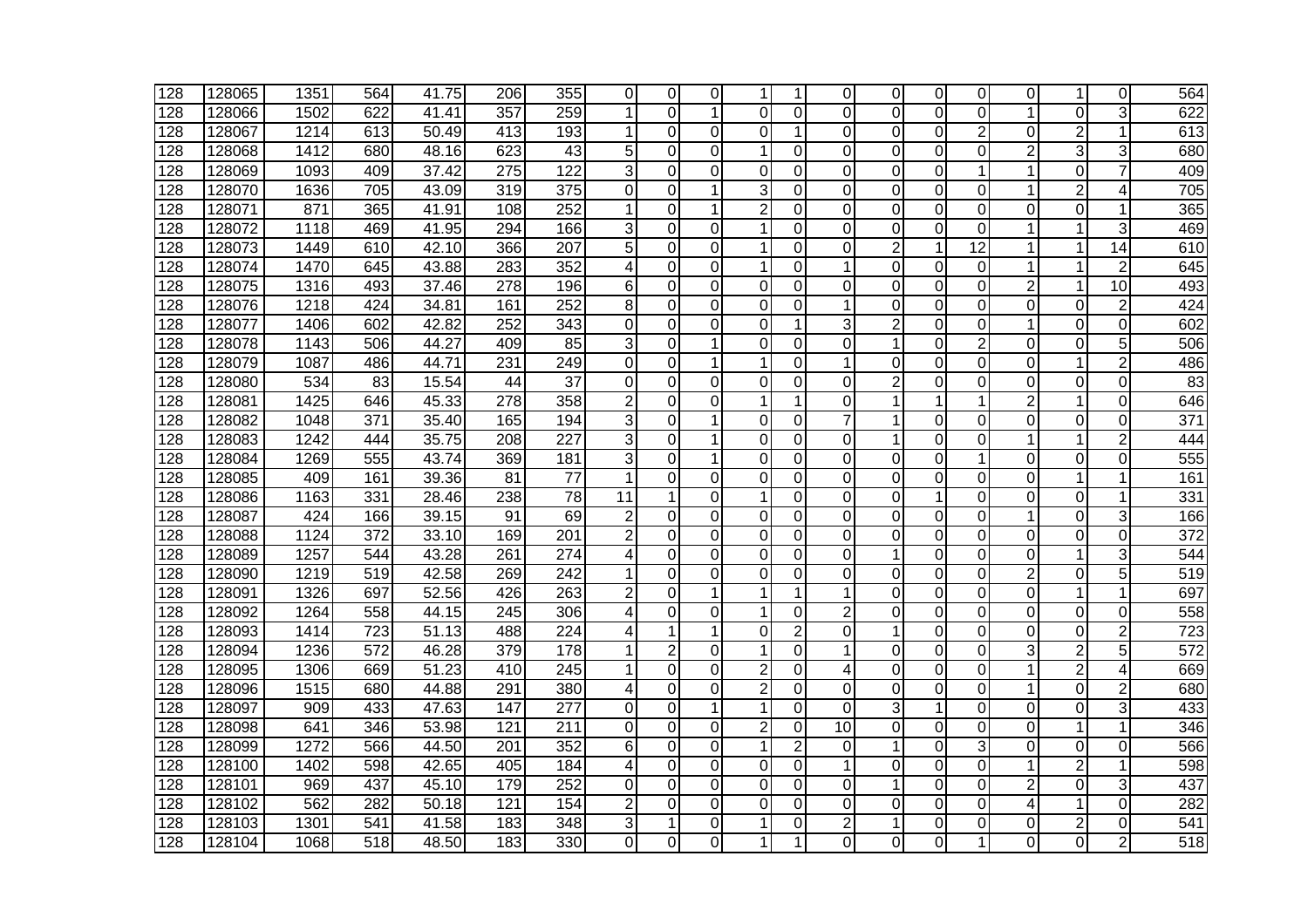| 128 | 128105 | 978  | 455 | 46.52 | 152 | 301              | 0              | 1              | $\Omega$       | 0              | 0        | 0              | 0              | 0              | 0              | 1              | 0              | 0               | 455             |
|-----|--------|------|-----|-------|-----|------------------|----------------|----------------|----------------|----------------|----------|----------------|----------------|----------------|----------------|----------------|----------------|-----------------|-----------------|
| 128 | 128106 | 1395 | 487 | 34.91 | 178 | 306              | $\overline{c}$ | 0              | $\Omega$       | $\mathbf{1}$   | 0        | $\Omega$       | $\overline{0}$ | 0              | 0              | $\overline{0}$ | 0              | $\Omega$        | 487             |
| 128 | 128107 | 930  | 427 | 45.91 | 185 | 236              | $\Omega$       | 0              | $\mathbf 0$    | $\mathbf{1}$   | 0        | 0              | 4              | 0              | 0              | 0              | $\mathbf 0$    |                 | 427             |
| 128 | 128108 | 956  | 464 | 48.54 | 165 | 294              |                | $\overline{2}$ | $\Omega$       | $\Omega$       | 0        |                | $\Omega$       | 0              | 1              | 0              | 0              | 0               | 464             |
| 128 | 128109 | 1011 | 452 | 44.71 | 138 | 311              | 1              | 0              | $\Omega$       | 0              | 0        | 1              | 0              | 0              | 0              | 0              | 0              | 1               | 452             |
| 128 | 128110 | 996  | 405 | 40.66 | 177 | $\overline{219}$ | 2              | 1              | $\Omega$       | 1              | 0        | 3              | 0              | 0              | 1              | 0              | 0              | 1               | 405             |
| 128 | 128111 | 592  | 190 | 32.09 | 75  | 114              | 1              | 0              | $\Omega$       | $\Omega$       | 0        | 0              | $\Omega$       | $\mathbf 0$    | 0              | 0              | $\mathbf 0$    | $\Omega$        | 190             |
| 128 | 128112 | 1160 | 468 | 40.34 | 159 | 298              | 3              | 0              | 0              | 0              | 0        | $\overline{2}$ | $\overline{0}$ | 0              | 0              | $\overline{2}$ | $\overline{2}$ | $\overline{2}$  | 468             |
| 128 | 128113 | 1358 | 643 | 47.35 | 266 | 363              | 6              | 1              | $\Omega$       | 3              | 0        | 3              | $\mathbf 0$    | 0              | 0              | 1              | 0              | $\Omega$        | 643             |
| 128 | 128114 | 1237 | 480 | 38.80 | 162 | $\overline{311}$ | 3              | 0              | 0              | 0              | 0        | $\overline{2}$ | 1              | 0              | 0              | 0              | 0              | 1               | 480             |
| 128 | 128115 | 1206 | 571 | 47.35 | 290 | 272              | 2              | 0              | 0              | $\mathbf{1}$   | 0        | 2              | 4              | 0              | 0              | 0              | 0              | 0               | 571             |
| 128 | 128116 | 1302 | 647 | 49.69 | 275 | 368              | $\Omega$       | 0              | 0              | 0              | 0        | 1              | 0              | 0              | 0              | 1              | $\mathbf 0$    | $\overline{2}$  | 647             |
| 128 | 128117 | 349  | 197 | 56.45 | 92  | 102              | 3              | 0              | $\Omega$       | 0              | 0        | 0              | 0              | 0              | 0              | 0              | 0              | 0               | 197             |
| 128 | 128118 | 921  | 444 | 48.21 | 194 | 243              | 3              | 0              | $\mathbf 0$    | $\overline{0}$ | 0        | 1              | 0              | 1              | 0              | 0              | 0              | $\overline{2}$  | 444             |
| 128 | 128119 | 765  | 347 | 45.36 | 174 | 164              | 7              | 0              | 0              | 0              | 0        | 0              | 0              | 0              | 0              | 0              | 0              | $\overline{c}$  | $\frac{347}{ }$ |
| 128 | 128120 | 1374 | 642 | 46.72 | 269 | 365              | $\Omega$       | $\overline{0}$ | $\overline{0}$ | $\mathbf 1$    | 0        | 4              | $\overline{0}$ | $\overline{0}$ | $\overline{0}$ | $\overline{2}$ | 0              | 1               | 642             |
| 128 | 128121 | 1238 | 438 | 35.38 | 180 | 250              | 4              | 0              | $\mathbf 0$    | $\mathbf{1}$   | 0        | 0              | $\overline{0}$ | 0              | 0              | 0              | 0              | 3               | 438             |
| 128 | 128122 | 1561 | 577 | 36.96 | 274 | 289              | 5              | 0              | 0              | 3              | 0        | 1              | 0              | $\mathbf 0$    | $\Omega$       | 1              | 1              | 3               | 577             |
| 128 | 128123 | 1512 | 650 | 42.99 | 435 | 209              | 1              | 0              | $\Omega$       | $\mathbf{1}$   | 1        | 1              | 0              | 0              | 0              | 0              | 1              | 1               | 650             |
| 128 | 128124 | 1422 | 631 | 44.37 | 258 | 362              | 4              | 0              | 0              | 0              | $\Omega$ | 2              | 0              | 1              | $\overline{2}$ | 0              | 1              | 1               | 631             |
| 128 | 128125 | 1248 | 512 | 41.03 | 286 | 216              | 4              | $\overline{c}$ | $\Omega$       | $\Omega$       | 0        | 2              | 1              | 0              | 0              | 0              | 0              | 1               | 512             |
| 128 | 128126 | 850  | 418 | 49.18 | 218 | 193              |                | $\Omega$       | $\Omega$       | $\Omega$       | $\Omega$ | 3              | $\Omega$       | $\mathbf 0$    | 0              | 0              | $\mathbf 0$    | 3               | 418             |
| 128 | 128127 | 732  | 370 | 50.55 | 165 | 194              | 1              | 0              | $\Omega$       | $\mathbf 1$    | 1        | 4              | $\overline{0}$ | $\overline{0}$ | $\overline{0}$ | 3              | 0              | 1               | 370             |
| 128 | 128128 | 1121 | 404 | 36.04 | 157 | 243              | $\overline{c}$ | $\Omega$       | 0              | $\mathbf 1$    | $\Omega$ | 1              | $\mathbf 0$    | 0              | $\Omega$       | $\overline{0}$ | 0              | $\Omega$        | 404             |
| 128 | 128129 | 1446 | 559 | 38.66 | 211 | 341              | 1              | 0              | 0              | 0              | 0        | 2              | $\mathbf 0$    | $\overline{0}$ | 0              | $\overline{2}$ | 1              | 1               | 559             |
| 128 | 128130 | 1201 | 495 | 41.22 | 161 | 326              | $\overline{2}$ | 1              | $\Omega$       | $\mathbf 1$    | 0        | $\Omega$       | $\Omega$       | $\mathbf 0$    | 0              | 1              | 0              | 3               | 495             |
| 128 | 128131 | 982  | 506 | 51.53 | 197 | 297              | 5              | $\mathbf 0$    | 0              | 0              | 0        | 0              | 0              | 0              | 3              | 1              | 1              | $\overline{2}$  | 506             |
| 128 | 128132 | 1197 | 579 | 48.37 | 246 | 318              | 10             | 0              | $\Omega$       | $\Omega$       | $\Omega$ | 1              | 0              | 0              | 0              | 4              | 0              | 0               | 579             |
| 128 | 128133 | 962  | 554 | 57.59 | 437 | 107              | $\overline{2}$ | $\overline{2}$ | $\mathbf 0$    | 3              | 0        | 1              | 0              | $\overline{0}$ | 0              | 0              | 0              | $\overline{2}$  | 554             |
| 128 | 128134 | 1005 | 323 | 32.14 | 183 | 118              | 17             | $\Omega$       | 0              | $\overline{0}$ | 1        | 0              | $\overline{0}$ | 0              | 0              | $\mathbf{1}$   | $\overline{2}$ | 1               | 323             |
| 128 | 128135 | 809  | 220 | 27.19 | 167 | 45               | 5              | $\mathbf 0$    | 0              | 1              | 0        | 1              | $\mathbf 0$    | 0              | 0              | 0              | $\mathbf 0$    | 1               | 220             |
| 128 | 128136 | 759  | 362 | 47.69 | 156 | 199              | 3              | 0              | $\mathbf 0$    | 0              | 0        | $\Omega$       | 1              | 0              | 0              | 1              | $\Omega$       | $\overline{2}$  | 362             |
| 128 | 128137 | 834  | 411 | 49.28 | 175 | 203              | 11             | 3              | 1              | 1              | 0        | 0              | 1              | $\mathbf 0$    | $\Omega$       | $\overline{2}$ | $\mathbf 0$    | 14              | 411             |
| 128 | 128138 | 1395 | 662 | 47.46 | 219 | 379              | 17             | $\overline{2}$ | $\Omega$       | $\overline{2}$ | 1        | 0              | $\Omega$       | 1              | $\overline{2}$ | 3              | 1              | 35              | 662             |
| 128 | 128139 | 938  | 474 | 50.53 | 151 | 310              | $\overline{2}$ | 0              | 0              | 1              | 1        | 0              | $\Omega$       | 0              | $\overline{0}$ | $\overline{2}$ | 1              | 6               | 474             |
| 128 | 128140 | 1336 | 636 | 47.60 | 222 | $\overline{372}$ | 17             | 0              | $\Omega$       | 0              | 1        |                | 0              | 0              | 4              | 4              | 0              | 15              | 636             |
| 128 | 128141 | 1093 | 487 | 44.56 | 270 | 184              | 1              | 0              | $\Omega$       | 1              | 0        | 0              | $\Omega$       | 1              | 0              | 1              | 1              | $\overline{28}$ | 487             |
| 128 | 128142 | 1427 | 693 | 48.56 | 207 | 390              | 8              | 1              | 0              | 0              | 1        | $\overline{2}$ | $\overline{0}$ | 1              | 1              | 4              | $\overline{2}$ | 76              | 693             |
| 128 | 128143 | 1570 | 703 | 44.78 | 272 | 361              | 9              | 0              | 0              | 4              |          |                | 0              | 0              | 0              | $\overline{c}$ | 1              | $\overline{52}$ | 703             |
| 128 | 128144 | 1567 | 673 | 42.95 | 399 | 259              | 5              | 0              | $\Omega$       | $\overline{2}$ | 3        | 0              | 3              | 0              | 0              | 1              | 0              | $\mathbf{1}$    | 673             |